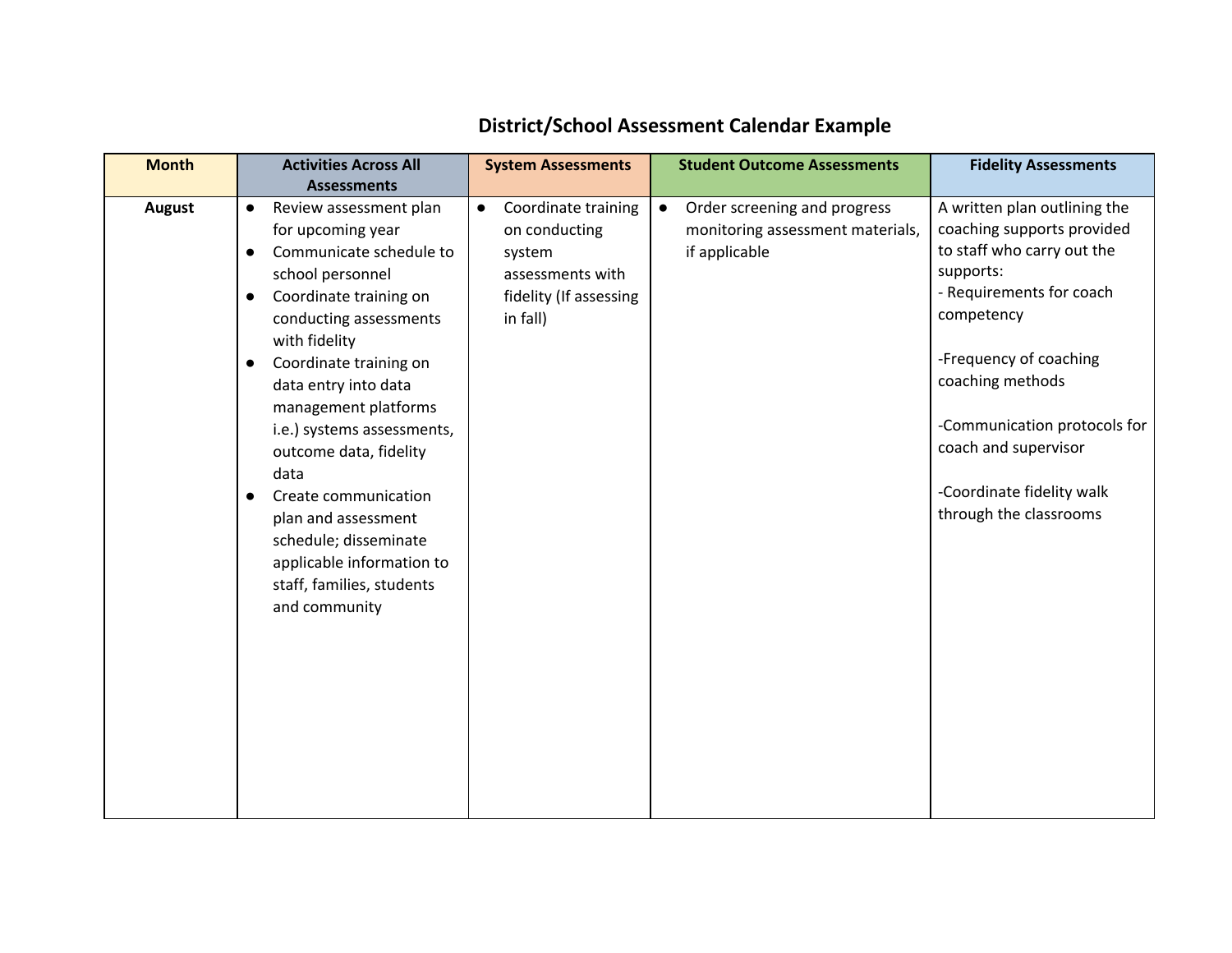| September      |                                                                                                             | Team conducts<br>system<br>assessments<br>PBIS/Academic (If<br>assessing in fall)              | Train/review screening<br>$\bullet$<br>assessment procedures<br>Train/review discipline referral<br>data collection process (e.g. ODR<br>definitions, procedures, office vs.<br>classroom managed behaviors)                                |                                                                                                                                                                                                                                                                                            |
|----------------|-------------------------------------------------------------------------------------------------------------|------------------------------------------------------------------------------------------------|---------------------------------------------------------------------------------------------------------------------------------------------------------------------------------------------------------------------------------------------|--------------------------------------------------------------------------------------------------------------------------------------------------------------------------------------------------------------------------------------------------------------------------------------------|
|                |                                                                                                             | Conduct staff<br>surveys i.e. All-staff<br>Perception Survey,<br>SAS (If assessing in<br>fall) | Conduct fall screening for<br>$\bullet$<br>academics<br>Collate and summarize fall<br>$\bullet$<br>integrated data and disseminate<br>results to grade-level teams and<br>all staff                                                         |                                                                                                                                                                                                                                                                                            |
|                |                                                                                                             |                                                                                                | Teams analyze aggregated and<br>disaggregated data, and respond<br>to fall integrated data at systems<br>group, and student level<br>Grade level teams analyze<br>$\bullet$<br>common formative assessments                                 |                                                                                                                                                                                                                                                                                            |
| <b>October</b> | Collate and use system,<br>$\bullet$<br>outcome, and fidelity<br>data for implementation<br>action planning | Conduct family,<br>$\bullet$<br>community,<br>and student<br>surveys                           | Train and review progress<br>$\bullet$<br>monitoring assessment<br>procedures for continuum of<br>supports<br>Conduct progress monitoring<br>continuum of supports<br>Grade-level teams analyze<br>$\bullet$<br>common formative assessment | Conduct fidelity checks<br>$\bullet$<br>for academics and PBIS<br>practices<br>Analyze fidelity data<br>$\bullet$<br>(practitioner, coaching<br>and staff satisfaction<br>surveys from those being<br>coached) to improve<br>coaching supports, PD<br>and other<br>implementation supports |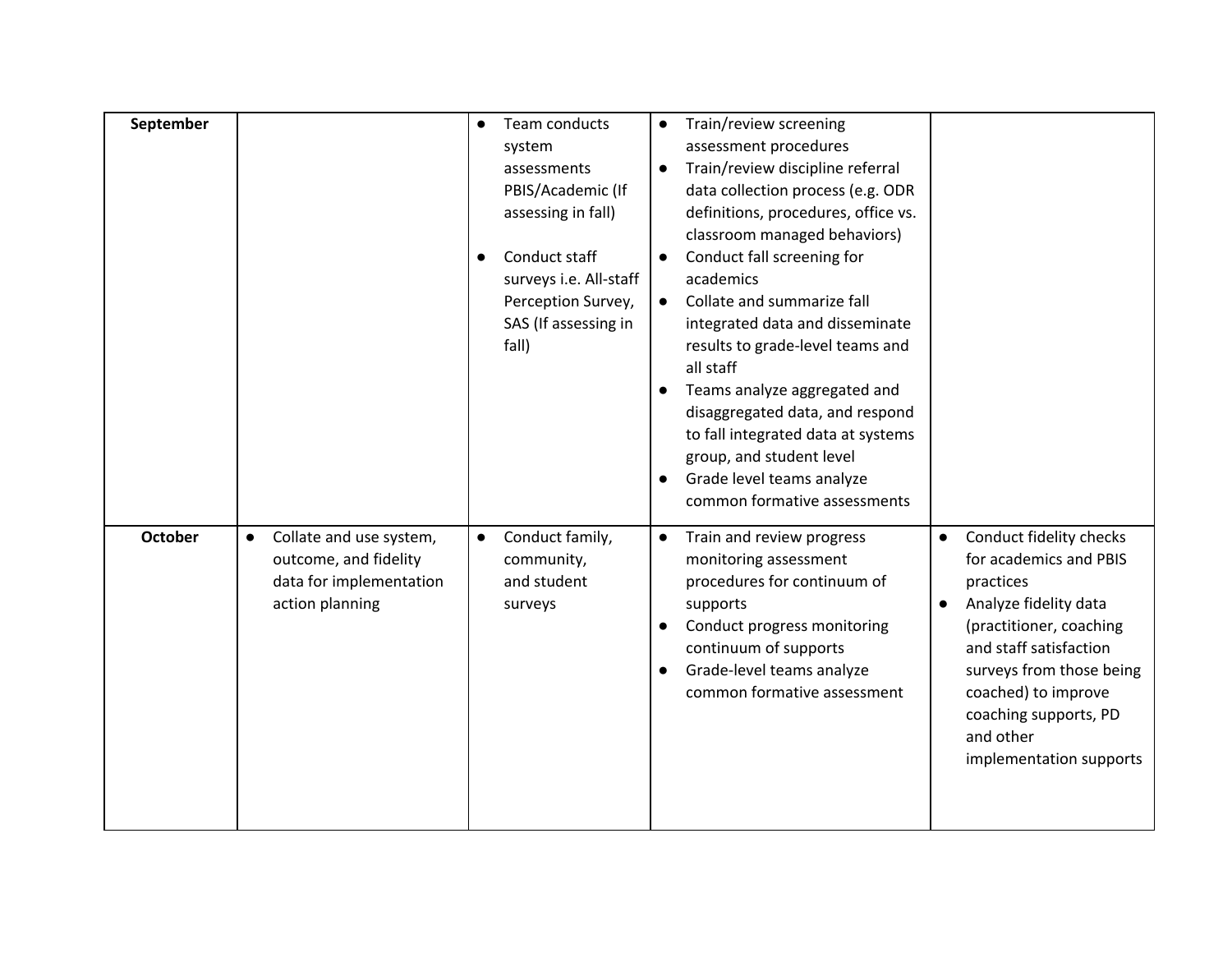| <b>November</b> |                                                                                                                     | Conduct progress monitoring<br>$\bullet$<br>continuum of supports<br>Mid-November: Analyze progress<br>$\bullet$<br>monitoring data (intervention,<br>group, and student level) and<br>adjust accordingly<br>Grade-level teams analyze<br>$\bullet$<br>common formative assessments                                                                                                                                                                                   |                                                                                                                                                                                                                                                                                                                                        |
|-----------------|---------------------------------------------------------------------------------------------------------------------|-----------------------------------------------------------------------------------------------------------------------------------------------------------------------------------------------------------------------------------------------------------------------------------------------------------------------------------------------------------------------------------------------------------------------------------------------------------------------|----------------------------------------------------------------------------------------------------------------------------------------------------------------------------------------------------------------------------------------------------------------------------------------------------------------------------------------|
| <b>December</b> | Conduct family,<br>$\bullet$<br>community,<br>student surveys (If<br>applicable)<br>Progress monitor<br>system data | Conduct progress monitoring<br>$\bullet$<br>continuum of supports<br>Prepare for winter screening<br>$\bullet$<br>assessment (organize assessment<br>materials, and schedule<br>assessments in classrooms)<br>Grade-level teams analyze<br>$\bullet$<br>common formative assessments<br><b>State Mandated Assessments</b><br>Refer to DPI Calendar for specific dates<br>December __ ACCESS for ELLs 2.0<br>and Alternate ACCESS for ELLS<br><b>Test Window Opens</b> | Conduct fidelity checks<br>for academics and PBIS<br>practices<br>Analyze fidelity data<br>$\bullet$<br>(practitioner, coaching<br>and staff satisfaction<br>surveys from those being<br>coached) to improve<br>coaching supports, PD<br>and other<br>implementation supports<br>Review adherence to the<br>$\bullet$<br>coaching plan |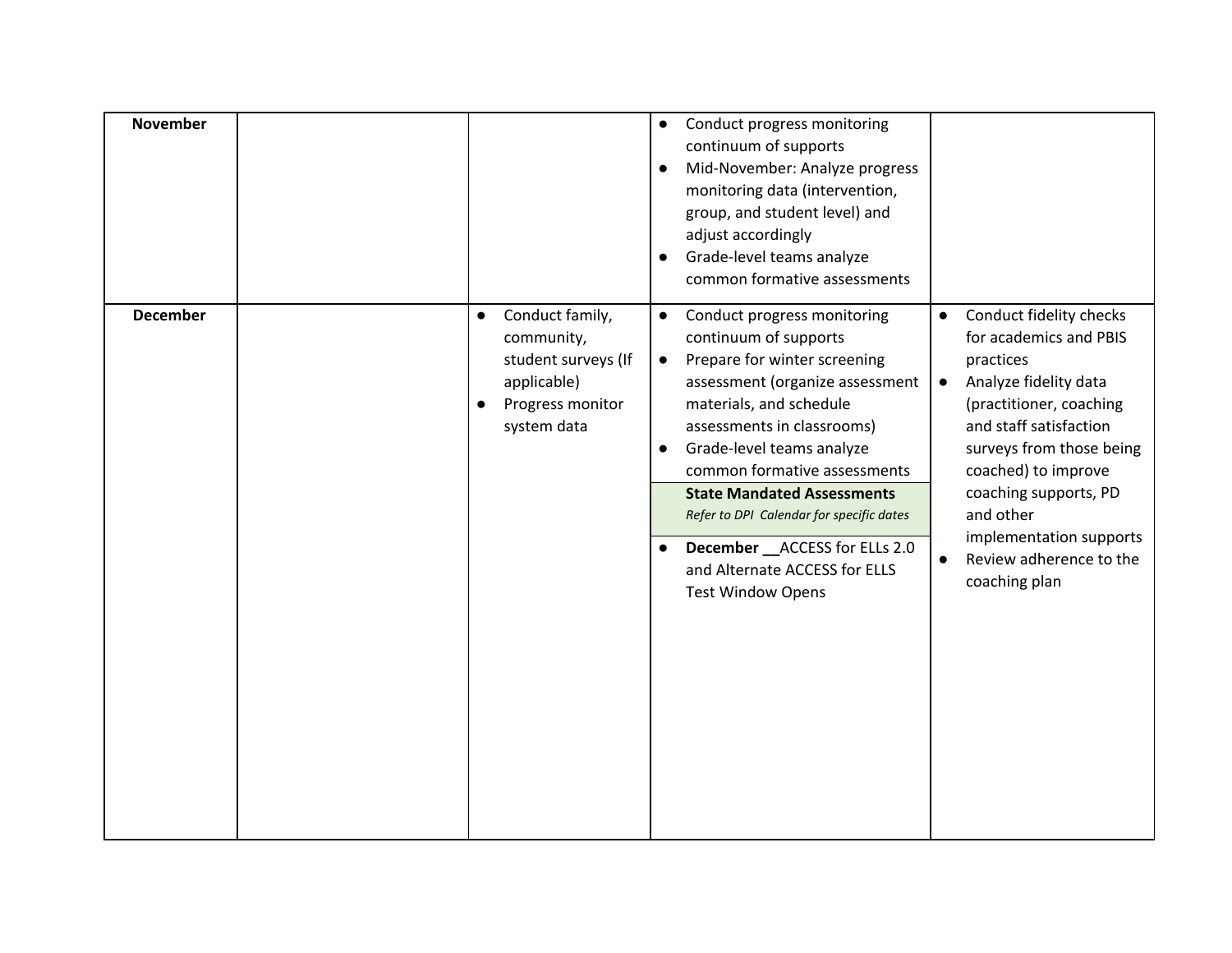| January | Collate and analyze<br>$\bullet$ | Conduct winter screening for<br>$\bullet$     |
|---------|----------------------------------|-----------------------------------------------|
|         | system, outcome, and             | academics                                     |
|         | fidelity data and adjust         | Collate and summarize winter<br>$\bullet$     |
|         | accordingly                      | integrated data and disseminate               |
|         |                                  | results to grade-level teams and              |
|         |                                  | all staff                                     |
|         |                                  | Use screening, ODR, and fidelity<br>$\bullet$ |
|         |                                  | data for action planning                      |
|         |                                  | Conduct progress monitoring<br>$\bullet$      |
|         |                                  | continuum of supports                         |
|         |                                  | Mid-January: Analyze progress                 |
|         |                                  | $\bullet$                                     |
|         |                                  | monitoring data (intervention,                |
|         |                                  | group, and student level)                     |
|         |                                  | and adjust accordingly                        |
|         |                                  | Grade-level teams analyze<br>$\bullet$        |
|         |                                  | common formative assessments                  |
|         |                                  | <b>State Mandated Assessments</b>             |
|         |                                  |                                               |
|         |                                  | Refer to DPI Calendar for specific dates      |
|         |                                  | ACCESS for ELLs 2.0 and Alternate             |
|         |                                  | <b>ACCESS for ELLS Test Window</b>            |
|         |                                  |                                               |
|         |                                  |                                               |
|         |                                  |                                               |
|         |                                  |                                               |
|         |                                  |                                               |
|         |                                  |                                               |
|         |                                  |                                               |
|         |                                  |                                               |
|         |                                  |                                               |
|         |                                  |                                               |
|         |                                  |                                               |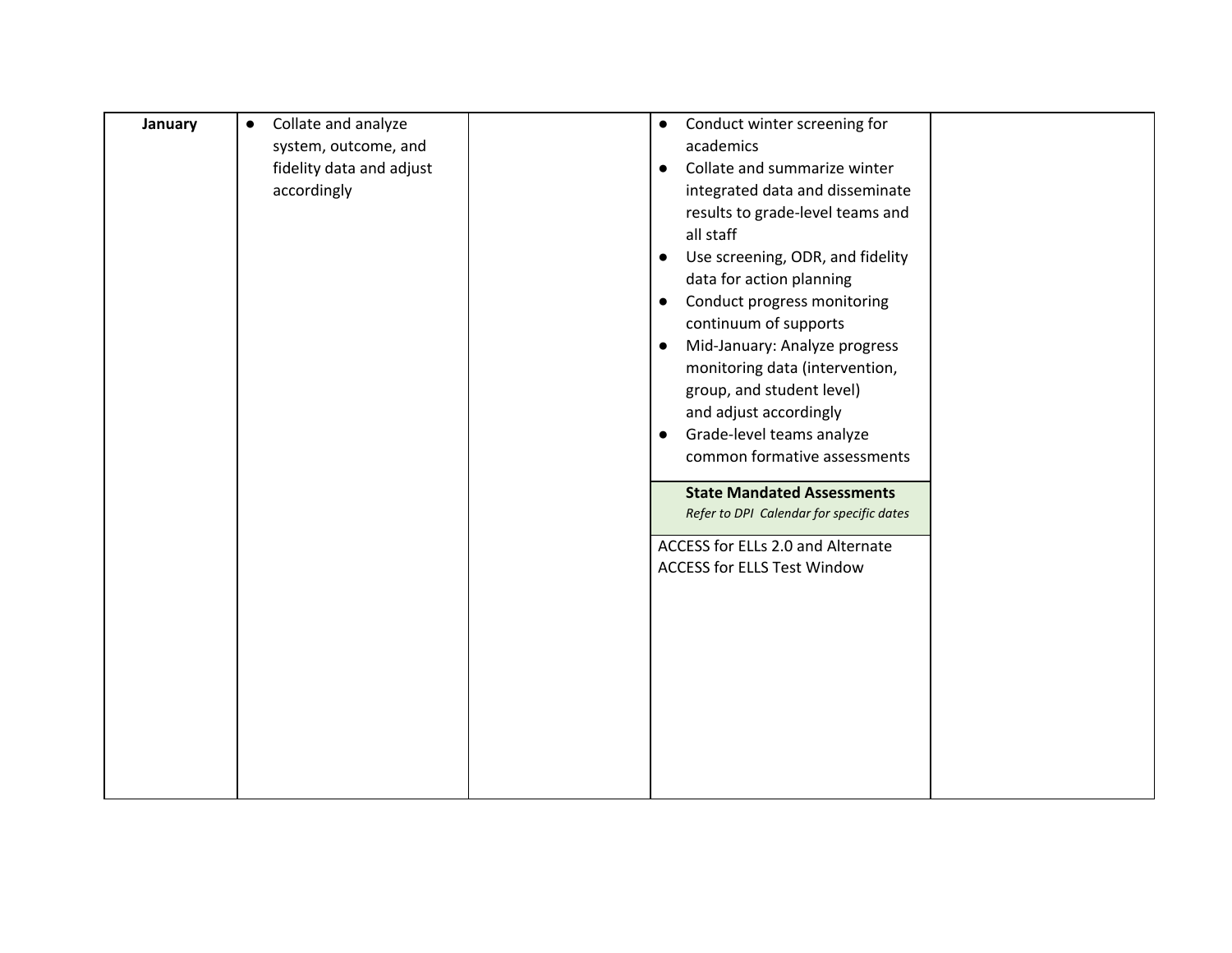| February | Conduct family,<br>$\bullet$<br>community, and<br>student surveys (If<br>applicable) | Conduct progress monitoring<br>$\bullet$<br>continuum of supports<br>Grade-level teams analyze<br>$\bullet$<br>common formative assessments<br><b>State Mandated Assessments</b><br>Refer to DPI Calendar for specific dates<br>Feb __ ACCESS for ELLs 2.0 and<br>$\bullet$<br>Alternate ACCESS for ELLs Test<br><b>Window Closes</b><br>Feb _ The ACT with Writing<br>Grade 11<br>February - March<br>$\bullet$<br><b>ACT WorkKeys for Students</b><br>Testing with Accommodations | Conduct fidelity checks<br>$\bullet$<br>for academics and PBIS<br>practices<br>Analyze fidelity data<br>$\bullet$<br>(practitioner, coaching,<br>and staff satisfaction<br>surveys from those being<br>coached) to improve<br>coaching supports, PD<br>and other<br>implementation supports |
|----------|--------------------------------------------------------------------------------------|-------------------------------------------------------------------------------------------------------------------------------------------------------------------------------------------------------------------------------------------------------------------------------------------------------------------------------------------------------------------------------------------------------------------------------------------------------------------------------------|---------------------------------------------------------------------------------------------------------------------------------------------------------------------------------------------------------------------------------------------------------------------------------------------|
|          |                                                                                      | February - March<br>$\bullet$<br>The ACT with Writing for<br><b>Students Testing with</b><br>Accommodations<br>February_ ACT WorkKeys Grade<br>$\bullet$<br>11                                                                                                                                                                                                                                                                                                                      |                                                                                                                                                                                                                                                                                             |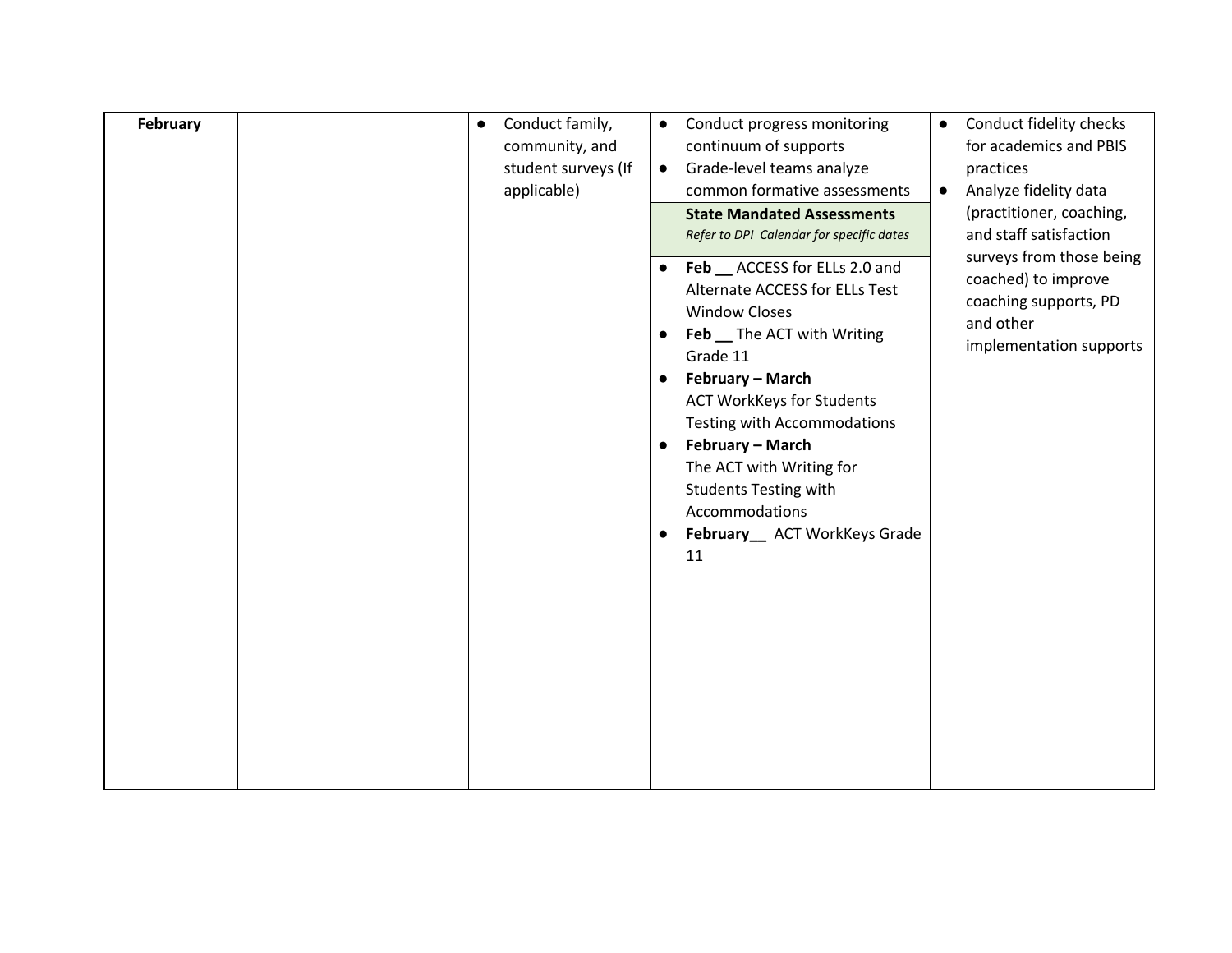| <b>March</b> | Collate and analyze<br>$\bullet$<br>system, outcome, and<br>fidelity data and adjust<br>accordingly | Progress monitor<br>$\bullet$<br>system data | Conduct progress monitoring<br>$\bullet$<br>continuum of supports<br>Mid-March: Analyze progress<br>$\bullet$<br>monitoring data (intervention,<br>group, and student level)<br>and adjust accordingly<br>Grade-level teams analyze<br>$\bullet$<br>common formative assessments<br><b>State Mandated Assessments</b>                                                                                                           | Review adherence to the<br>$\bullet$<br>coaching plan |
|--------------|-----------------------------------------------------------------------------------------------------|----------------------------------------------|---------------------------------------------------------------------------------------------------------------------------------------------------------------------------------------------------------------------------------------------------------------------------------------------------------------------------------------------------------------------------------------------------------------------------------|-------------------------------------------------------|
|              |                                                                                                     |                                              | Refer to DPI Calendar for specific dates                                                                                                                                                                                                                                                                                                                                                                                        |                                                       |
|              |                                                                                                     |                                              | March - May<br>$\bullet$<br>Forward - ELA, and Mathematics<br>Grades 3-8, Science Grades 4 and<br>8, and<br>Social Studies Grades 4, 8, and 10<br>March - May<br>$\bullet$<br>DLM - ELA and Mathematics<br>Grades 3-11, Science Grades 4<br>and 8-11, and<br>Social Studies Grades 4, 8, and 10<br>March _ The ACT with Writing<br>$\bullet$<br>Grade 11 Makeup Day<br>March _ ACT WorkKeys Grade<br>$\bullet$<br>11 Makeup Day |                                                       |
|              |                                                                                                     |                                              |                                                                                                                                                                                                                                                                                                                                                                                                                                 |                                                       |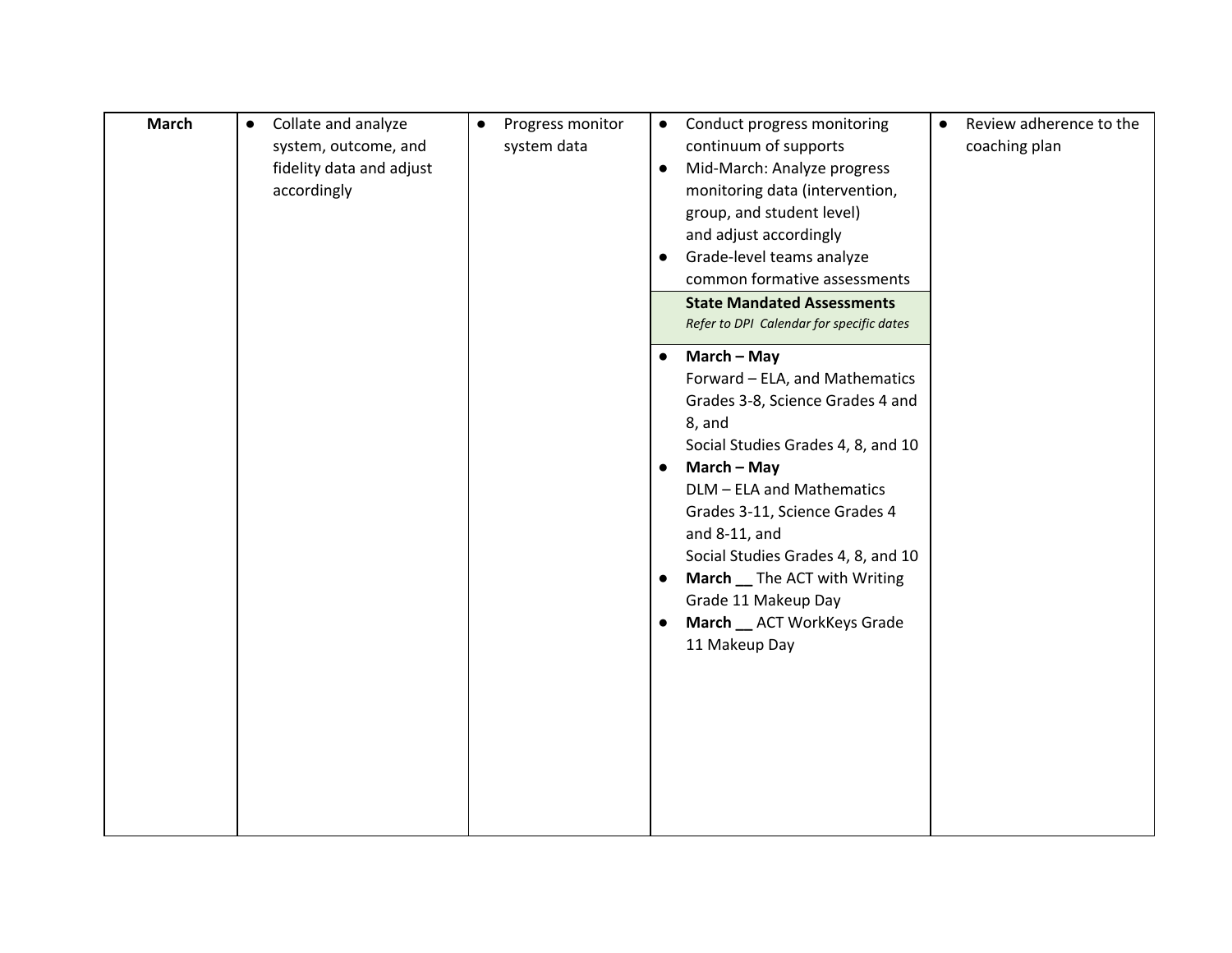| <b>April</b> | Coordinate training<br>$\bullet$<br>on conducting<br>system<br>assessments with<br>fidelity (If assessing<br>in spring)<br>Conduct family,<br>community, and<br>student surveys (if<br>applicable)                     | Conduct progress monitoring<br>$\bullet$<br>continuum of supports<br>Grade-level teams analyze<br>$\bullet$<br>common formative assessments<br>Prepare for spring screening<br>$\bullet$<br>assessment (organize assessment<br>materials, and schedule<br>assessments in classrooms)<br><b>State Mandated Assessments</b><br>Refer to DPI Calendar for specific dates<br>April - May ACT Aspire Grades<br>$9 - 10$                                                                                                       | Conduct fidelity checks<br>$\bullet$<br>for academics and PBIS<br>practices<br>Analyze fidelity data<br>(practitioner, coaching<br>and staff satisfaction<br>surveys from those being<br>coached) to improve<br>coaching supports, PD<br>and other<br>implementation supports |
|--------------|------------------------------------------------------------------------------------------------------------------------------------------------------------------------------------------------------------------------|--------------------------------------------------------------------------------------------------------------------------------------------------------------------------------------------------------------------------------------------------------------------------------------------------------------------------------------------------------------------------------------------------------------------------------------------------------------------------------------------------------------------------|-------------------------------------------------------------------------------------------------------------------------------------------------------------------------------------------------------------------------------------------------------------------------------|
| May          | Team/s conduct<br>$\bullet$<br>system assessments<br>PBIS/Academic (If<br>assessing in spring)<br><b>Conduct Staff</b><br>$\bullet$<br>Surveys i.e. All-staff<br>Perception Survey,<br>SAS (If assessing in<br>spring) | Conduct progress monitoring<br>continuum of supports<br>May: Analyze progress<br>$\bullet$<br>monitoring data (intervention,<br>group, and student level)<br>and adjust accordingly<br>Conduct spring screening for<br>$\bullet$<br>academics<br>Collate and summarize spring<br>$\bullet$<br>integrated data and disseminate<br>results to grade-level teams and<br>all staff<br>Use screening, ODR, and fidelity<br>data for action planning<br>Grade-level teams analyze<br>$\bullet$<br>common formative assessments | Review adherence to the<br>coaching plan                                                                                                                                                                                                                                      |